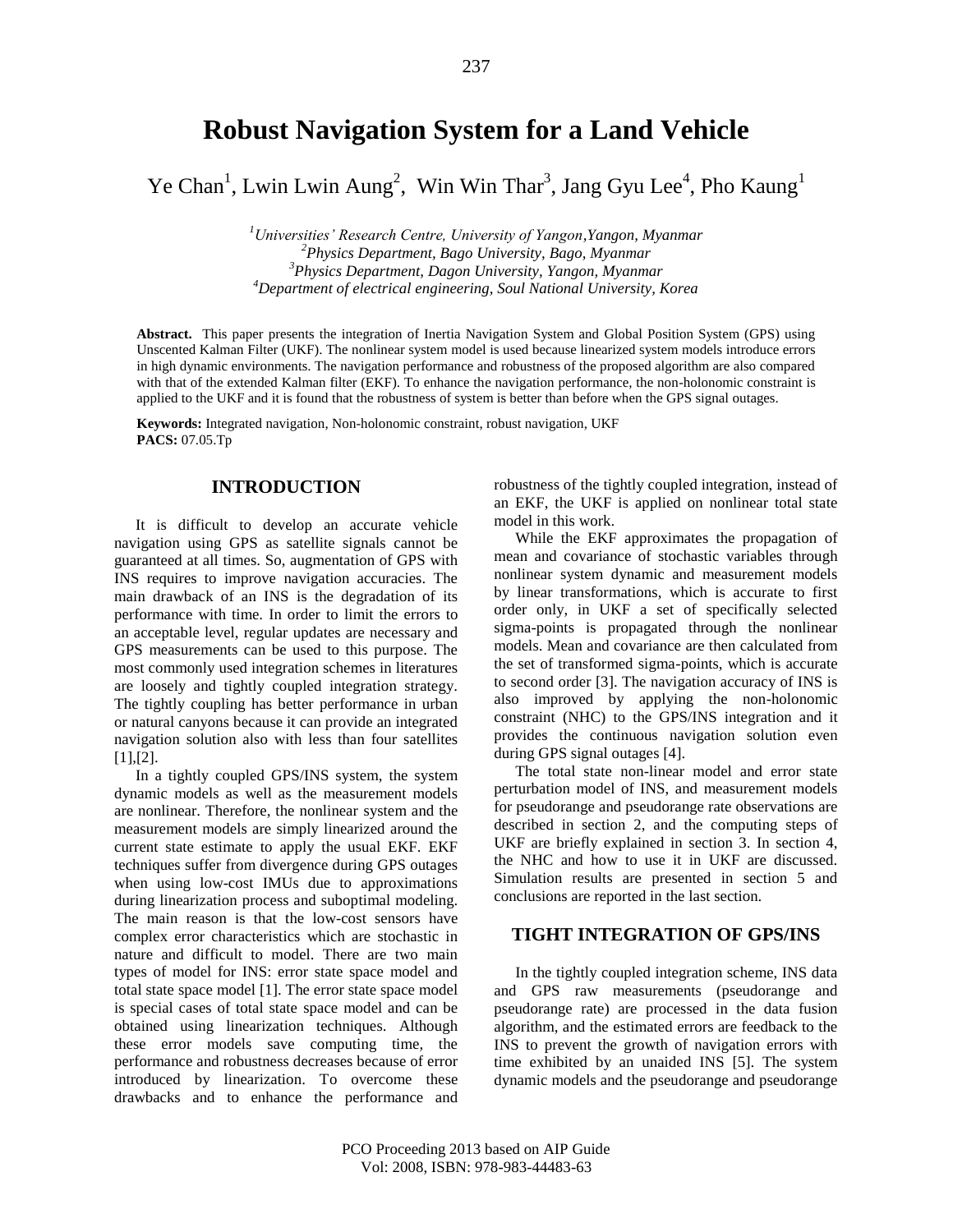rate measurement models are the key to the development of GPS/INS data fusion algorithms.

#### **System Models**

The total state INS mechanization model is given by the following differential equations [1],[2]. In this work, navigation frame mechanization was chosen.

$$
\dot{L} = \frac{v_N}{R_m + h}, \quad \dot{l} = \frac{v_E}{(R_t + h)\cos L}, \quad \dot{h} = -v_D \tag{1}
$$
\n
$$
\dot{v}^n = C_n^n f^b - (2\omega_{ie}^n + \omega_{en}^n) \times v^n + g^n \tag{2}
$$

$$
\dot{\mathbf{v}}^n = \mathbf{C}_b^n \mathbf{f}^b - (2 \mathbf{\omega}_{ie}^n + \mathbf{\omega}_{en}^n) \times \mathbf{v}^n + \mathbf{g}^n
$$
 (2)  
The attitude quaternion is propagated by

$$
\dot{q} = \frac{1}{2} \Omega \left( \omega_{nb}^{b} \right) q \tag{3}
$$

where 
$$
\Omega(\omega_{nb}^b) = \begin{bmatrix} -[\omega_{nb}^b \times] & \omega_{nb}^b \\ -(\omega_{nb}^b)^T & 0 \end{bmatrix}
$$

and  $\omega_{n}^{b}$  is angular rate of a body frame relative to navigation frame.

Since the above nonlinear equations cannot be applied to EKF, they are linearized by perturbation and the linearized error state model is given by

$$
\delta \dot{r} = \delta v \tag{4}
$$
\n
$$
\delta \dot{v}^n = \left[ C_b^n f^b \right] \times \phi + C_b^n \delta f^b - (2\omega_{ie}^n + \omega_{en}^n) \delta v^n
$$
\n
$$
-(2\delta \omega_{ie}^n + \delta \omega_{en}^n) \times v^n \tag{5}
$$

$$
\dot{\boldsymbol{\phi}} = -\boldsymbol{\omega}_{in}^n \times \boldsymbol{\phi} - \mathcal{C}_b^n \delta \boldsymbol{\omega}_{ib}^b + \delta \boldsymbol{\omega}_{in}^n \tag{6}
$$

 $\delta f^b$  and  $\delta \omega_{ih}^b$  can be defined as  $\delta f^b$ and  $\mathbf{v}_{ib}^b = \boldsymbol{\varepsilon} + \boldsymbol{v}_a$  where  $\boldsymbol{\nabla} = \begin{bmatrix} \nabla_x & \nabla_y & \nabla_z \end{bmatrix}^T$  and  $\boldsymbol{\varepsilon} = \left[\varepsilon_x \varepsilon_y \varepsilon_z\right]^T$  are biases in accelerometer and gyro outputs, and  $v_a$  and  $v_g$  are white Gaussian noise corrupting the measurements[6]. For UKF implementation, the total state model (equation (1), (2) and (3)) is used and the state vector is defined as

$$
\boldsymbol{x} = \begin{bmatrix} L \ l \ h \ \vdots \ \nu_N \ \nu_E \ \nu_D \ \vdots \ q_0 \ \ q_1 \ q_2 \ q_3 \ \vdots \ \nabla_x \ \nabla_y \ \nabla_z \\ \vdots \ \varepsilon_x \ \varepsilon_y \ \varepsilon_z \ \vdots \ \varepsilon b \ d \end{bmatrix}^T
$$

where  $[q_0 q_1 q_2 q_3]$  is the attitude quaternion vector. Equation (4), (5) and (6) are only used in EKF [7] and its state vectors is

$$
\mathbf{x} = \begin{bmatrix} \delta L \ \delta l \ \delta h \ \vdots \ \delta v_N \ \delta v_E \ \delta v_D \ \vdots \ \phi_N \ \phi_E \ \phi_D \ \vdots \ \nabla_x \ \nabla_y \ \nabla_z \end{bmatrix}
$$

$$
\vdots \ \varepsilon_x \varepsilon_y \varepsilon_z \ \vdots \ \varepsilon b \ d\end{bmatrix}^T
$$

Latitude, longitude and height above the ellipsoid are denoted as L, l and h and  $v_N$ ,  $v_E$  and  $v_D$  are velocities components in navigation frame respectively. The accelerometer bias and gyro bias are modeled as random constants and the clock bias *cb* in meter and clock drift *d* in meter per seconds of GPS receiver are calculated using random walk model [4].

#### **The Observation Models**

The observables in our integration are pseudorange and pseudo-range rate of a GPS receiver. The

pseudorange measurement  $\rho_i$  to the i<sup>th</sup> satellite can be modeled as follows:

 $\rho_i = \sqrt{(r_i^n - C_h^n l_b)^T + (r_i^n - C_h^n l_b)} + cb + v_{o,i}$  (7) The satellite position in n-frame coordinates is denoted with  $r_i^n$  while the position of the GPS antenna is  $C_b^n l$  $\mathbf{l}_b$  is the lever arm vector pointing from the origin of the body frame defined by the IMU to the GPS antenna. Additionally, the receiver clock bias cb and the measurement noise  $v_{\rho,i}$  are included. The pseudorange rate can be described by

 $\dot{\rho}_i = e_i^{nT} (v_i^n - v_{ins}^n - C_b^n \omega_{eb}^b \times l_b) + d + v_{r,i}$  (8)  $e_i^n$  is the unit vector pointing from the GPS antenna to the *i*<sup>th</sup> satellite and  $\omega_{eh}^b$  the rate of body frame relative to the earth frame. Additionally, measurement noise  $v_{ri}$  and the clock error drift *d* enter this observation model. Although the equation (7) and (8) can be used directly for UKF, the linearized model given in [2] must be used for EKF implementation.

#### **UNSCENTED KALMAN FILTER**

UKF does not require to approximate nonlinear system dynamic and measurement models using the Jacobian in order to calculate the covariance of a random vector propagated through the nonlinear models. But a set of deterministically selected sigma-points which have the same mean and covariance as the original random vector is chosen. Then, these sigma-points are propagated through the nonlinear models, and the mean and the covariance of the transformed random vector is calculated from the propagated sigma-points [3]. Then, given an covariance matrix  $P_k$ , the set of (2n+1) sigma points  $\chi_k \in \Re^{2n \times 1}$  is computed as follows:

$$
\chi_k^0 = \hat{x}_k
$$
  
\n
$$
\chi_k^i = \hat{x}_k + \gamma \sqrt{P_k} \quad \text{for } i = 1 ... n
$$
  
\n
$$
\chi_k^i = \hat{x}_k - \gamma \sqrt{P_k} \quad \text{for } i = n+1 ... 2 n
$$

where  $\gamma = \sqrt{n + \lambda}$ , and  $\lambda = \alpha^2(n + \kappa) - n$  and it is a composite scaling parameter. The constant  $\alpha$ determines the spread of the sigma points around  $\hat{x}_k$ and is usually set to a small positive value ( $0 \le \alpha \le$ 1). The constant  $\kappa$  is a secondary scaling parameter which is usually set to  $\theta$  to  $\theta$  – *n* and provides an extra degree of freedom for fine tuning of the higher order moments [3]. The calculation steps for UKF are as follows:

1. Assign the sigma points

$$
\chi_k = \begin{bmatrix} \widehat{x}_k & \widehat{x}_k + \gamma \sqrt{P_k} & \widehat{x}_k - \gamma \sqrt{P_k} \end{bmatrix}
$$

where  $\sqrt{P_k}$  is the Cholesky factorization of covariance matrix.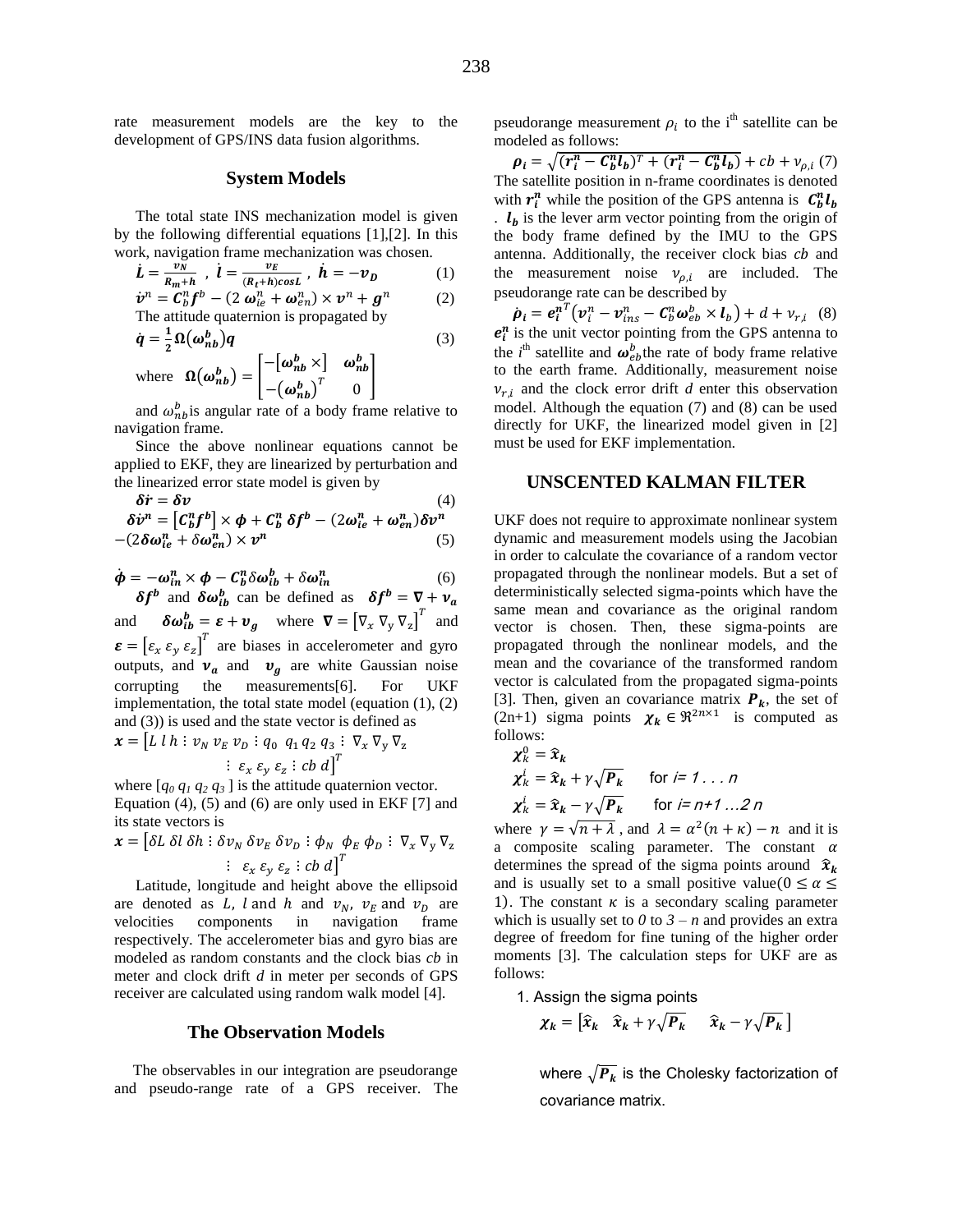2. Propagate the sigma point using non-linear state equation.

$$
\chi_{k+1}^i = f(\widehat{\chi}_k, k)
$$

3. Calculate the propagated mean and covariance of the state vector.

$$
\overline{x}_{k+1} = \sum_{i=0}^{2n} W_m^i \chi_{k+1}^i
$$
  

$$
P_{k+1}^{xx} = \sum_{i=0}^{2n} W_c^i (\chi_{k+1}^i - \overline{x}_{k+1}) (\chi_{k+1}^i - \overline{x}_{k+1})^T
$$

where

$$
W_m^0 = \frac{\lambda}{n+\lambda}
$$
  
\n
$$
W_c^0 = \frac{\lambda}{n+\lambda} + (1 - \alpha^2 + \beta)
$$
  
\n
$$
W_m^i = W_c^i = \frac{\lambda}{2(n+\lambda)} \quad i = 1 ... 2n
$$

(In this work,  $\alpha = 0.99$  and  $\beta = 2$ .)

4. Calculate a set of predicted measurements by propagating sigma points through the nonlinear measurement model.

$$
\mathbf{y}_{k+1}^i = h(\mathbf{x}_{k+1}^i, k+1)
$$
  
The mean and covariance are

$$
\overline{\mathbf{y}}_{k+1} = \sum_{i=0}^{2n} \boldsymbol{W}_m^i \boldsymbol{y}_{k+1}^i
$$
 (9)

$$
P_{k+1}^{yy} = \sum_{i=0}^{2n} W_c^i (y_{k+1}^i - \overline{y}_{k+1}) (y_{k+1}^i - \overline{y}_{k+1})^T + R_{k+1}
$$
  
\n
$$
- \overline{y}_{k+1}^T = \sum_{i=0}^{2n} W_c^i (x_{k+1}^i - \overline{x}_{k+1}) (y_{k+1}^i - \overline{y}_{k+1})^T + R_{k+1}
$$
  
\n
$$
K_{k+1} = P_{k+1}^{xy} (P_{k+1}^{yy})^{-1}
$$

5. Finally the estimated state is obtained by

$$
\widehat{\mathbf{x}}_{k+1}^+ = \overline{\mathbf{x}}_{k+1} + K_{k+1}(\mathbf{y}_{k+1} - \overline{\mathbf{y}}_{k+1})
$$

The covariance is updated as x

$$
P_{k+1} = P_{k+1}^{xx} - K_{k+1} P_{k+1}^{xy} K_{k+1}^T
$$

The UKF is an efficient derivative free filtering algorithm for computing approximate solutions to discrete-time non-linear optimal filtering problems. Since, in its original form, the UKF is a discrete-time

algorithm and it cannot be directly applied to continuous-time problems, where the state dynamics and measurement processes are modeled as continuous-time stochastic processes. In this work, although the system model is non-linear and continuous-time process, we consider the system as a discrete–time system in order to reduce the amount of computation because there is no significant difference between the continuous-time UKF and discrete–time UKF for the short time step [8]. In our calculation, each of the sigma point are integrated through the noise free dynamic model using 10 steps of the 4th ordered Runge- Kutta integration and then the mean and covariance are calculated. After that the measurement update is performed.

## **NON-HOLONOMIC CONSTRAINT**

NHC refers to the fact that unless the vehicle jumps off the ground (along z-axis) or slides on the ground (along y-axis), the velocity of the vehicle in the plane perpendicular to the forward direction (along x-axis) is almost zero [4]. Therefore, two NHCs can be considered as additional measurement updates in addition to the GPS pseudorange and pseudorange rate measurements to the UKF. According to this assumption

$$
v_y^b \approx 0 + \varepsilon_{vy}
$$
 and  $v_z^b \approx 0 + \varepsilon_{vz}$ ,

where  $\varepsilon_{vy}$  and  $\varepsilon_{vz}$  are the measurement noise value denoting any possible discrepancies in the above stated assumptions for a particular direction (x or z). The magnitude of the noise is chosen to reflect the extent of the expected constraint violations.

The NHC in body frame (  $v_v^b$  and  $v_z^b$  ) can be converted to navigation frame as

$$
\widehat{v}^b = \widehat{\mathcal{C}}_n^b \widehat{v}^n
$$

For the UKF, the sigma points of velocity in navigation frame obtained from time update is pre-multiplied by  $\widehat{C}_n^b$  computed from quaternion sigma points to yield the body frame velocity.

$$
\widehat{v}_{k+1}^{b,i} = \widehat{C}_n^b(\chi_{k+1}^i). \ \chi_{k+1}^{i,v^n}
$$

where  $\chi_{k+1}^{i,v^n}$  is the sigma points represented by velocity in n-frame. Then the measurement update can be obtained by

$$
\overline{\boldsymbol{v}}_{k+1}^b = \sum_{i=0}^{2n} \boldsymbol{W}_m^i \boldsymbol{v}_{k+1}^{\mathcal{Y}^{Z,i}}
$$

where  $\mathcal{L}_{k+1}^{yz,i} = \begin{bmatrix} \widehat{\nu}_{k+1}^{y,i} \ \widehat{\nu}_{k+1}^{z,i} \end{bmatrix}^T$  is x and y components of  $\widehat{v}_{k+1}^{\,b}$ .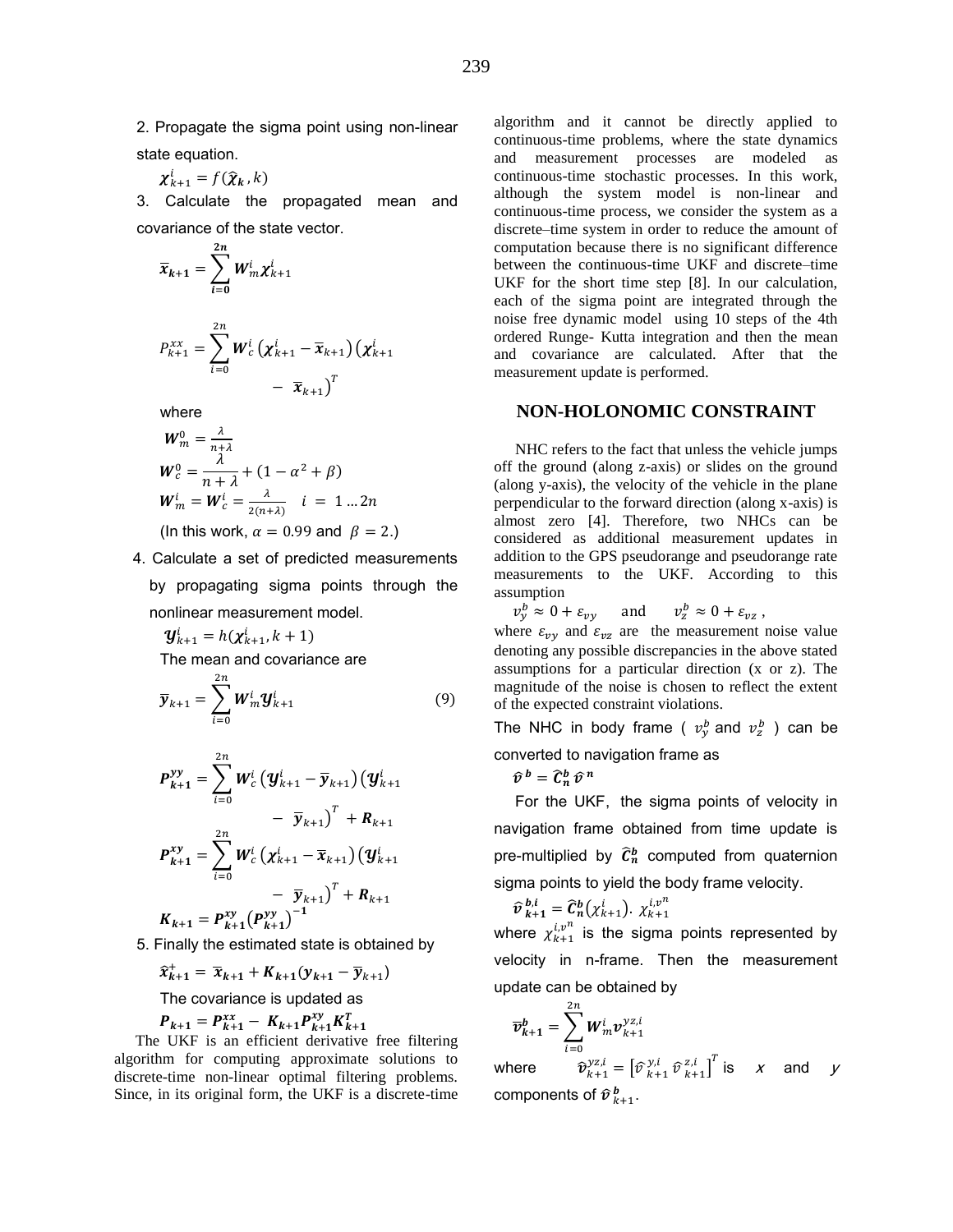$$
P_{k+1}^{yy} = \sum_{i=0}^{2n} W_c^i (v_{k+1}^{yz} - \overline{v}_{k+1}^b) (v_{k+1}^{yz} - \overline{v}_{k+1}^b)^T + R_{k+1}^v
$$

 $R^v$  is measurement noise covariance matrix and it depends on the noise of forward velocity  $\hat{v}_{k+1}^x$  and misalignment angle.  $2n$ 

$$
P_{k+1}^{xy} = \sum_{i=0} W_c^i ( \chi_{k+1}^i - \overline{x}_{k+1}) ( v_{k+1}^{yz} - \overline{v}_{k+1}^b )^T + R_{k+1}
$$

The estimated output is

 $\widehat{x}_{k+1}^+ = \overline{x}_{k+1} + K_{k+1}(-\overline{v}_{k+1}^b)$ 

If both NHC and GPS observables are used at the same time, the equation (9) becomes

$$
\overline{\mathbf{y}}_{k+1} = \sum_{i=0}^{2n} \boldsymbol{W}_{m}^{i} \left[ \mathbf{y}_{gps}^{i} \ \ \boldsymbol{v}_{k+1}^{\mathbf{y}_{Z,i}} \right]^{T}
$$

where  $y_{ans}^i = h(\chi_{k+1}^i)$  and  $h(.)$  represents the pseudorange and pseudorange rate measurement models.

## **RESULTS AND DISCUSSION**

The trajectory data is collected around Seoul National University campus, Seoul, Korea using a low grade IMU and a GPS. The sampling rates are 100 Hz for IMU and 1Hz for GPS respectively. The differential GPS data is used as a reference data in our calculation. The numerical simulations are done in MATLAB using these data for the UKF and the EKF, and the navigation results obtained from UKF is compared with EKF results. Figure 1 shows the difference between position errors in ECEF coordinate for UKF and EKF, and the performance of UKF is slightly better than that of EKF. The small difference

is due to the less non-linearity in land navigations. So, to make the test for robustness, large initial position errors (100m in each X,Y and Z directions) are given to both filters. The responses of the filters are given in Figure 2. In this case UKF has superior performance than EKF.

To test the ability of the UKF algorithm on the GPS outages the satellite's data are rejected in data processing. The results under complete GPS outages are firstly analyzed and then followed by the results under partial GPS outages.

Figure 3 shows the trajectories obtained from different algorithms. The trajectory of the UKF without NHC diverges quickly when the GPS signals are completely blockage while GPS aided trajectory shows good performance. Although the track of UKF with NHC differs from reference trajectory, it keeps its path as possible in clockwise and counter clockwise loops.

Figure 4 illustrates the 3D position errors during the complete GPS outages and each outage is 60 seconds long. The accumulated INS error primarily depends on the grade of IMU used and the time span of the GPS outages. It was found that UKF with NHC has better performance than that without NHC.

The performance of developed UKF with NHC algorithm for partial GPS outage is given in Figure 5. The results clearly show that the NHC significantly improves the navigation performance for periods of signal outage.

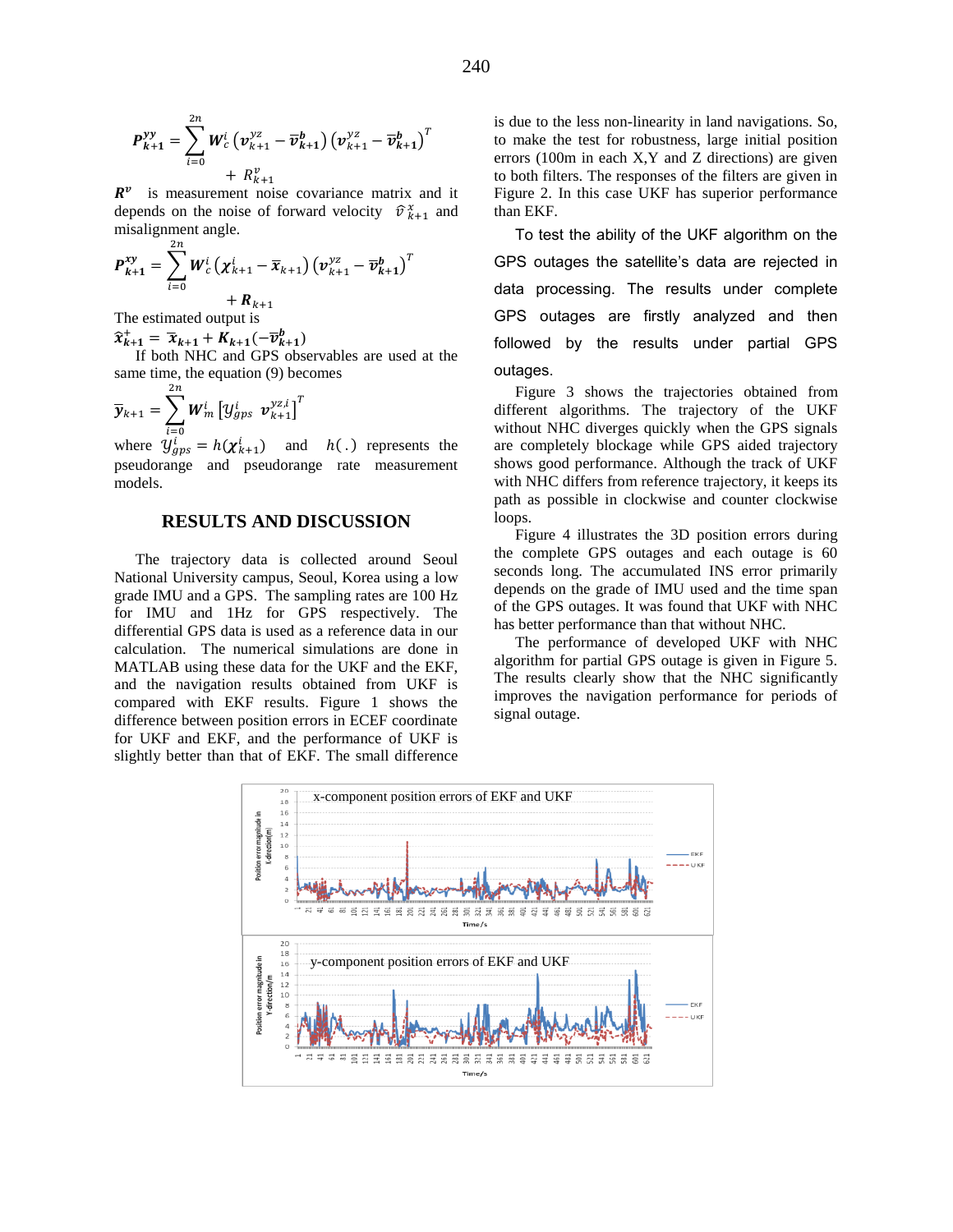

**FIGURE 1**. Comparison of EKF and UKF in position errors



**FIGURE 2**. Performance of EKF and UKF for large initial position errors



**FIGURE 3**. Comparison of trajectories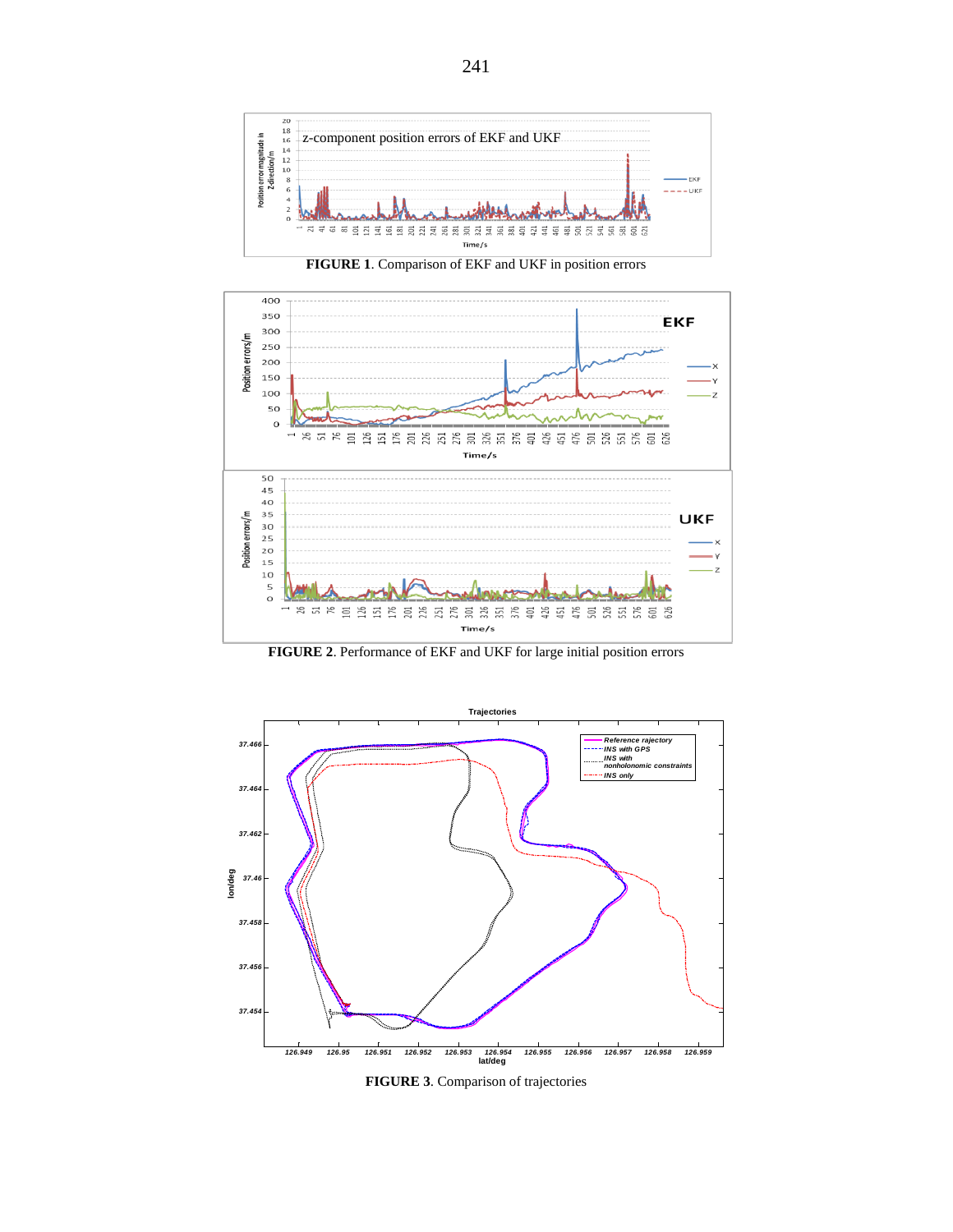

**FIGURE 4**. 3D position errors under complete GPS outages